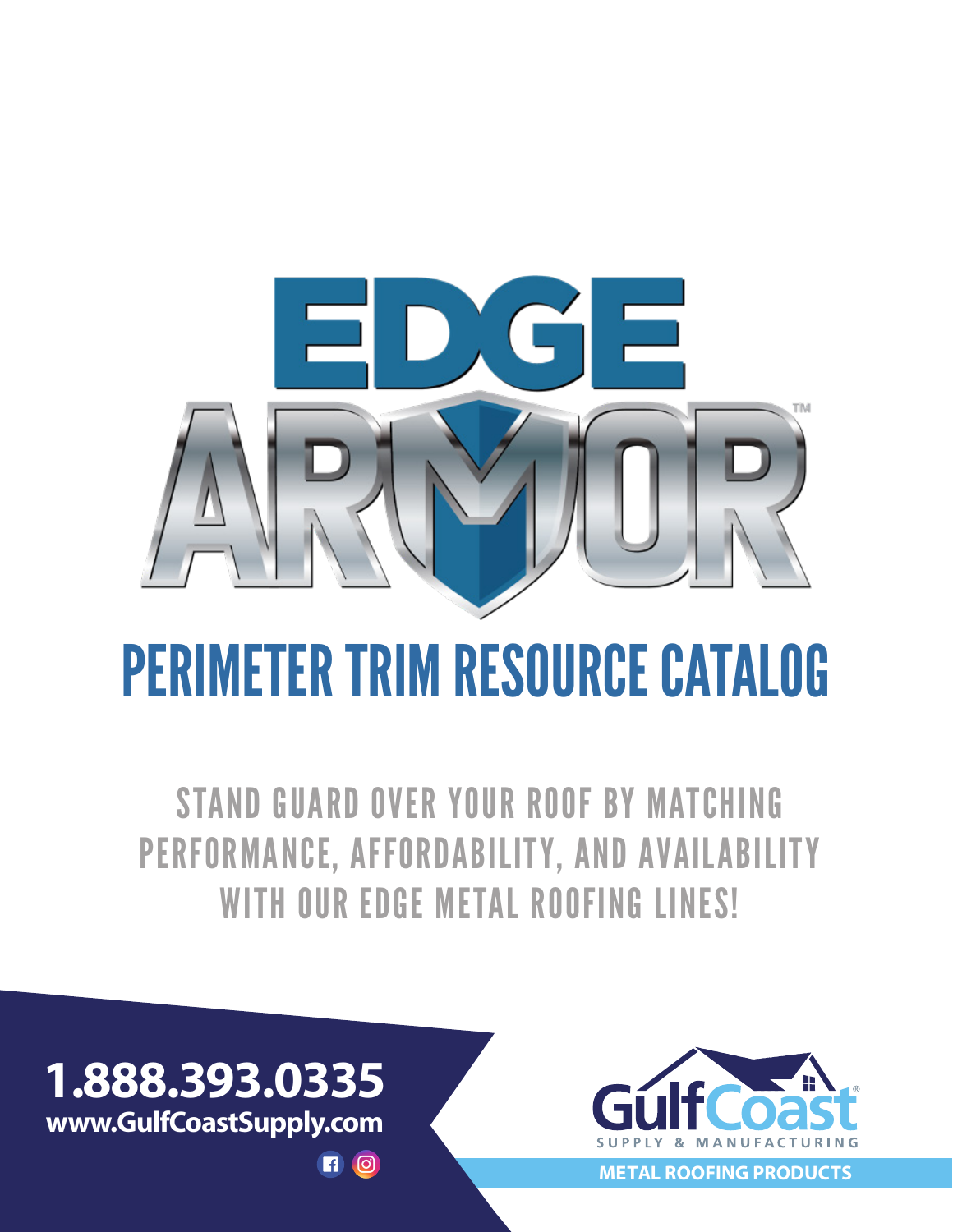# **Gulf Coast Supply & Manufacturing is pleased to introduce EDGE ARMOR™.**

Manufactured to "stand guard over your roof." This ES-1 tested offering of edge metal is designed to provide high quality performance with rapid availability and competitive pricing.

- **3 4 5 6** ARMOR LOCK FAST FASCIA ARMOR LOCK FAST FASCIA CLEAT ARMOR LOCK COPING CAP ARMOR COPING CAP CLEAT
- **7** ARMOR LOCK GRAVEL STOP
- **8** ARMOR LOCK GRAVEL STOP CLEAT
- **9** ARMOR LOCK DRIP EDGE
- **10** ARMOR LOCK DRIP EDGE CLEAT

2**CONTENTS** TABLE OF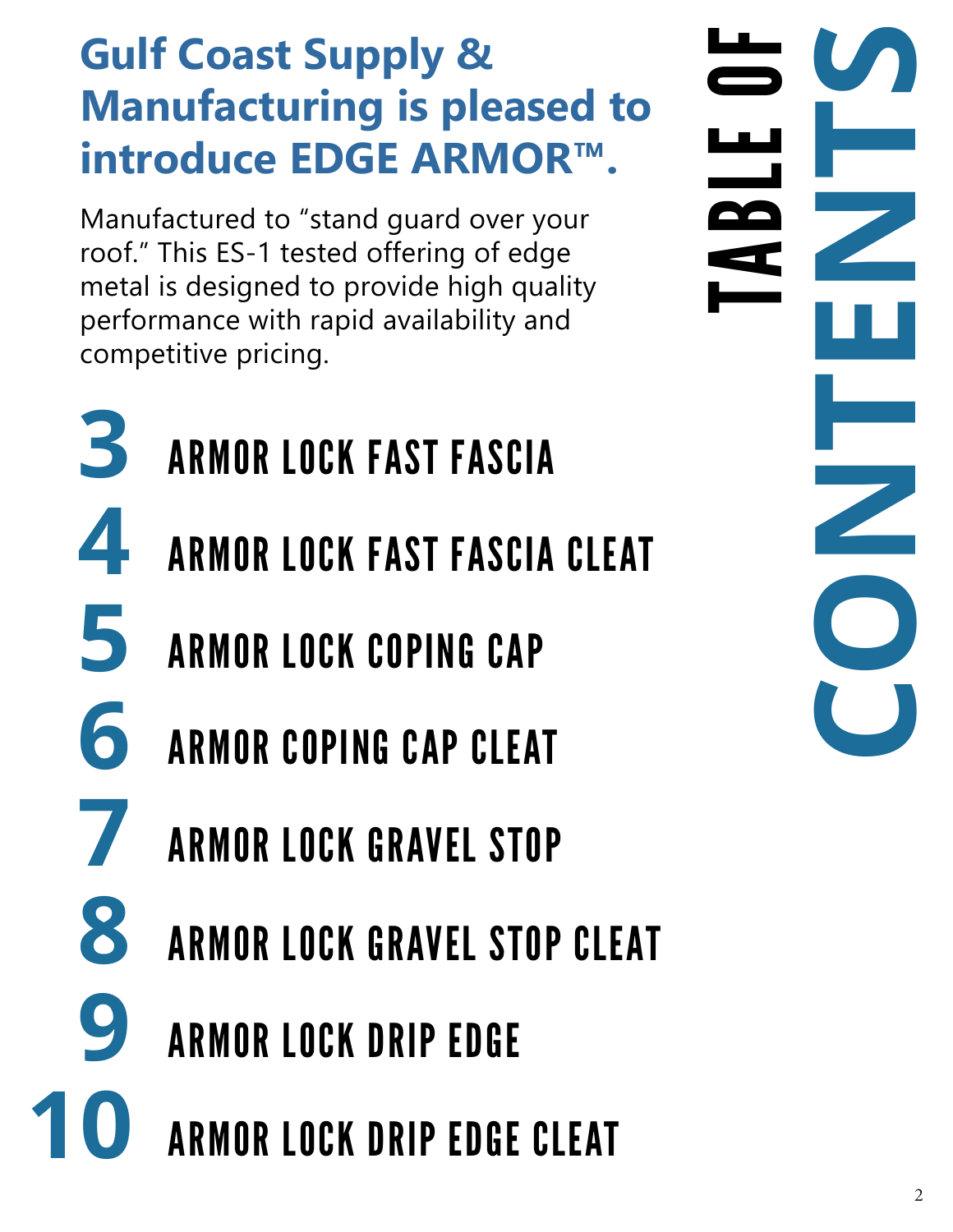



| 24ga PVDF STEEL        |
|------------------------|
| X=5in - PAIAFF50024    |
| X=6.5in - PAIAFF65024  |
| X=8in - PAIAFF80024    |
| X=9.5in - PAIAFF95024  |
| X=11in - PAIAFF11024   |
| X=12.5in - PAIAFF12524 |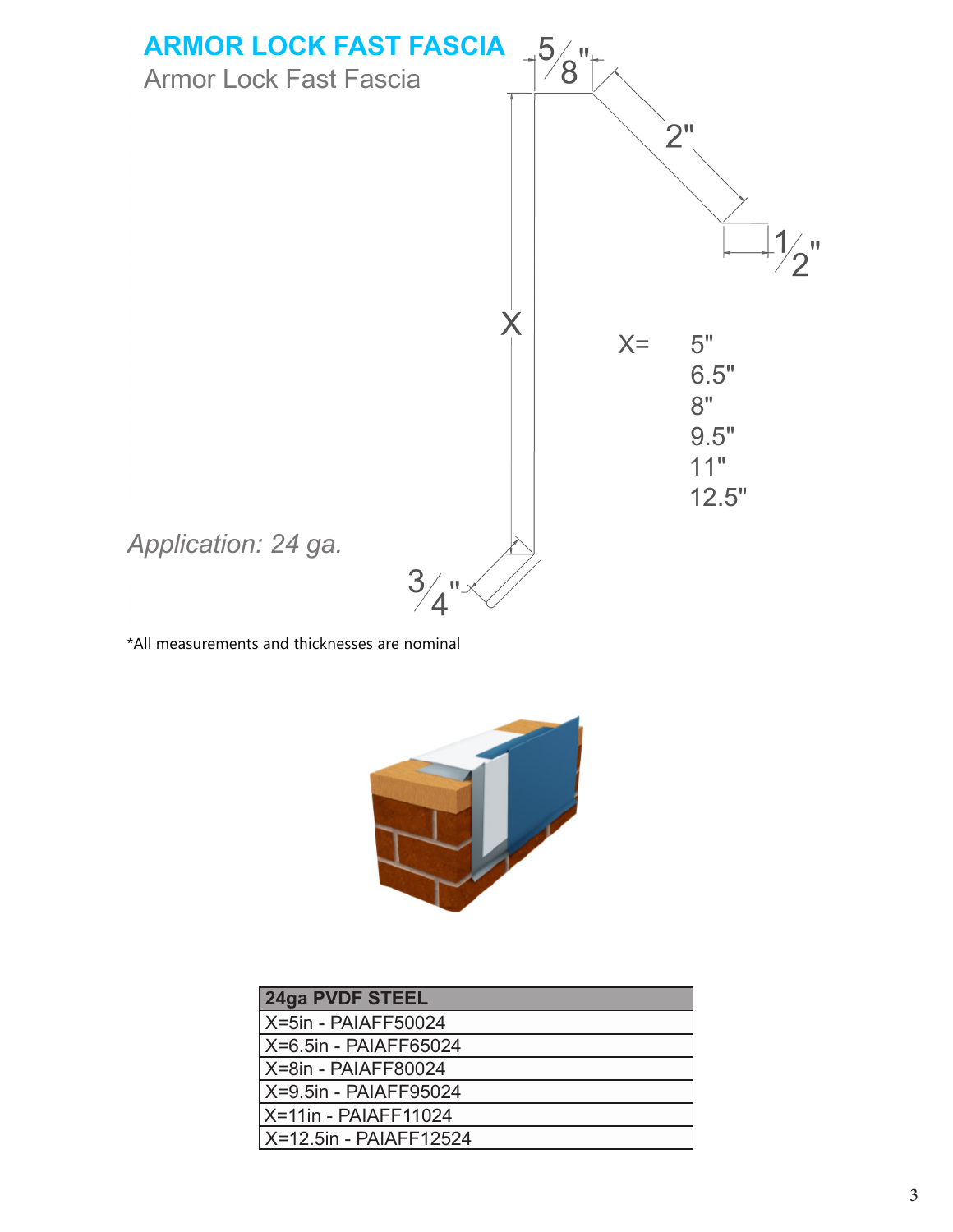## **ARMOR LOCK FAST FASCIA CLEAT ARMOR LOCK FAST FASCIA CLEAT**

Armor Lock Fast Fascia



### *Application: 24 ga. Application: 24 ga.*



| 24ga STEEL CLEAT (ALL APPLICATIONS) |
|-------------------------------------|
| X=5in - GLMFFCL50024                |
| X=6.5in - GLMFFCL65024              |
| X=8in - GLMFFCL80024                |
| X=9.5in - GLMFFCL95024              |
| X=11in - GLMFFCL11024               |
| X=12.5in - GLMFFCL125024            |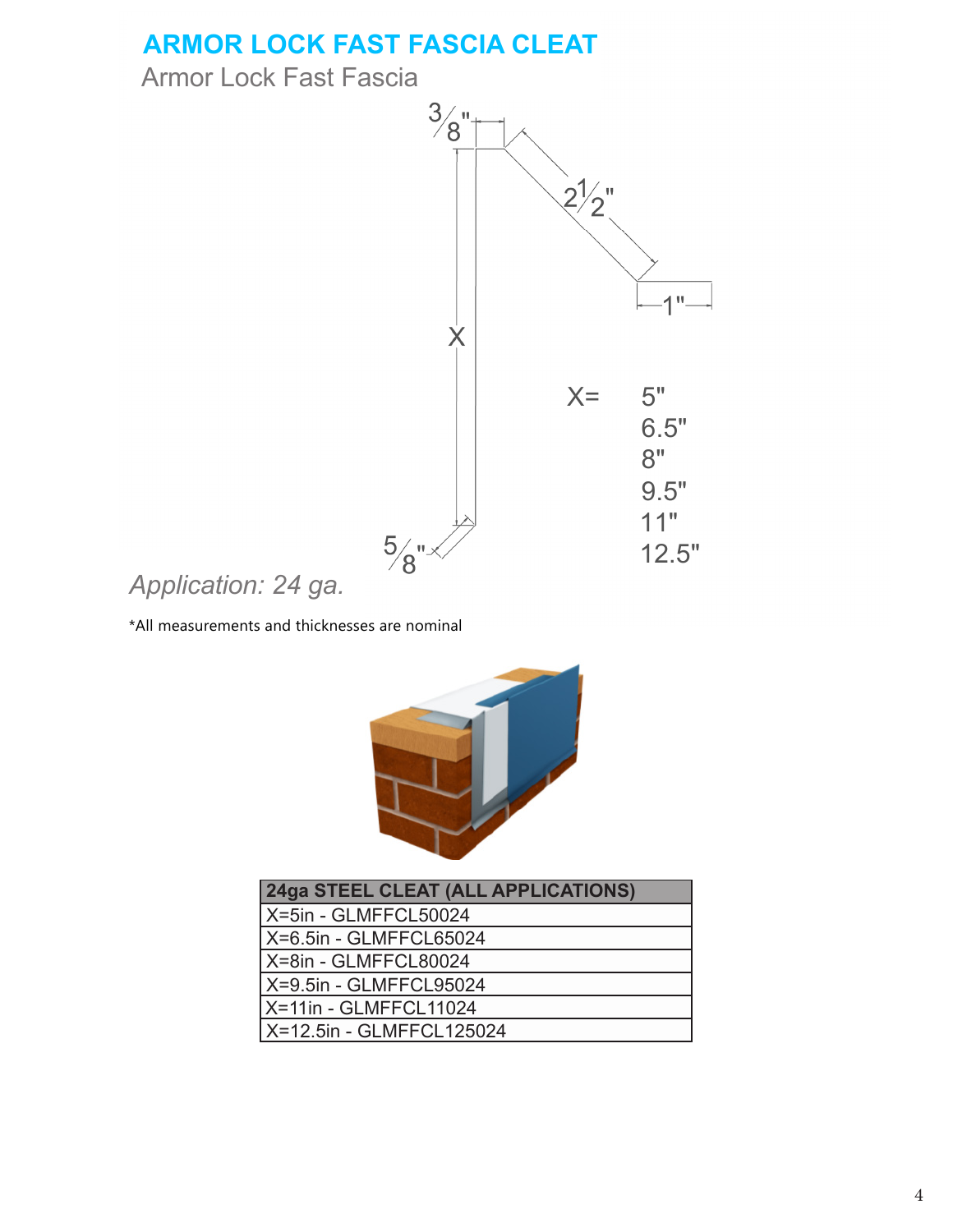#### **ARMOR LOCK COPING CAP ARMOR LOCK**

Armor Lock Coping Armor Lock



*Application: 24 ga.*

\*All measurements and thicknesses are nominal

| 24ga PVDF - 10ft PIECE |  |
|------------------------|--|
| PAIALC424              |  |

#### **ARMOR COPING CAP CLEAT ARMOR COPING CLEAT**

Armor Lock Coping Armor Lock Coping



*Application: 24 ga.*

| 24ga GALVALUME - 10ft PIECE |
|-----------------------------|
| GLMALCL24                   |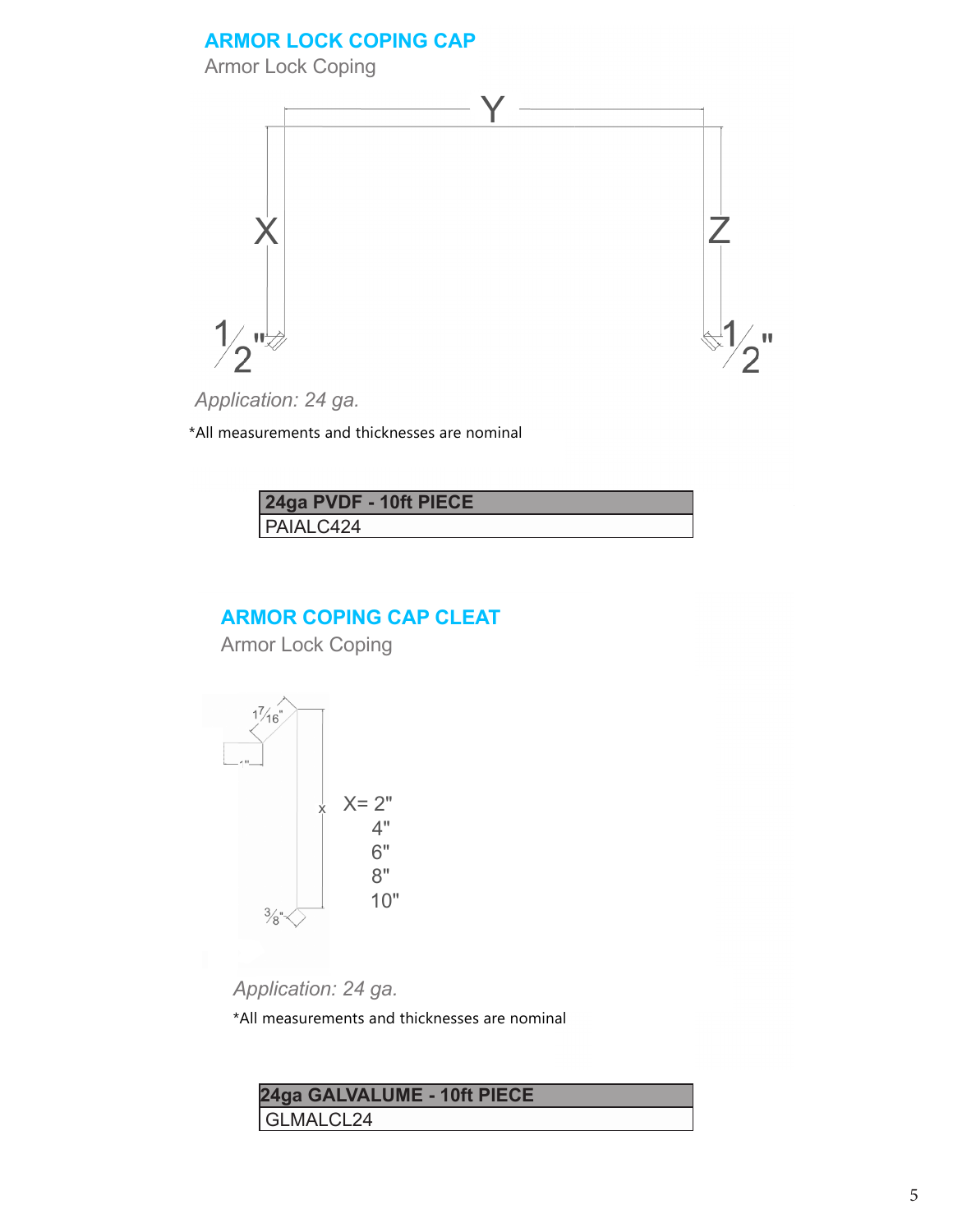#### **ARMOR LOCK GRAVEL STOP ARMOR LOCK GRAVEL STOP**

Armor Lock Gravel Stop Armor Lock Gravel



| 24ga PVDF STEEL     |  |
|---------------------|--|
| l X=2in - PAIALG224 |  |
| X=4in - PAIALG424   |  |
| X=6in - PAIALG624   |  |
| X=8in - PAIALG824   |  |
| X=10in - PAIALG1024 |  |

*Application: 0.040 Aluminum Application: 24ga.*

\*All measurements and thicknesses are nominal

#### **ARMOR LOCK GRAVEL STOP CLEAT ARMOR LOCK GRAVEL STOP CLEAT**

Armor Lock Gravel Stop Armor Lock Gravel Stop





| <b>24ga STEEL CLEAT (ALL APPLICATIONS)</b> |
|--------------------------------------------|
| X=1in - GLMECL124                          |
| X=3in - GLMECL324                          |
| X=5in - GLMECL524                          |
| X=7in - GLMECL724                          |
| X=9in - GLMECL924                          |

*Application: 24 ga. Application: 24 ga.*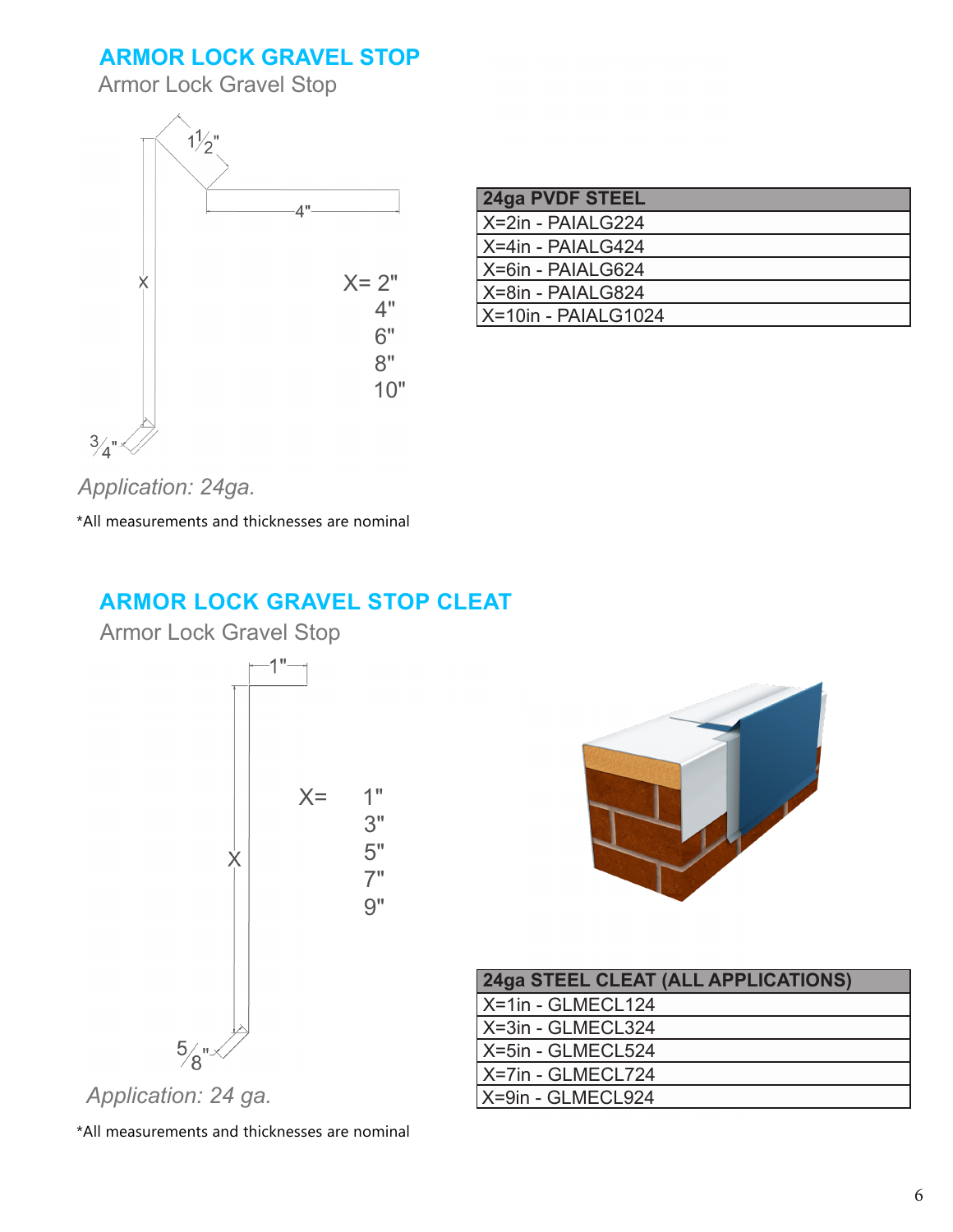

# *Application: 0.040 Aluminum Application: 24 ga.*



| 24ga PVDF STEEL     |  |
|---------------------|--|
| l X=2in - PAIALD224 |  |
| X=4in - PAIALD424   |  |
| I X=6in - PAIALD624 |  |
| X=8in - PAIALD824   |  |
| X=10in - PAIALD1024 |  |